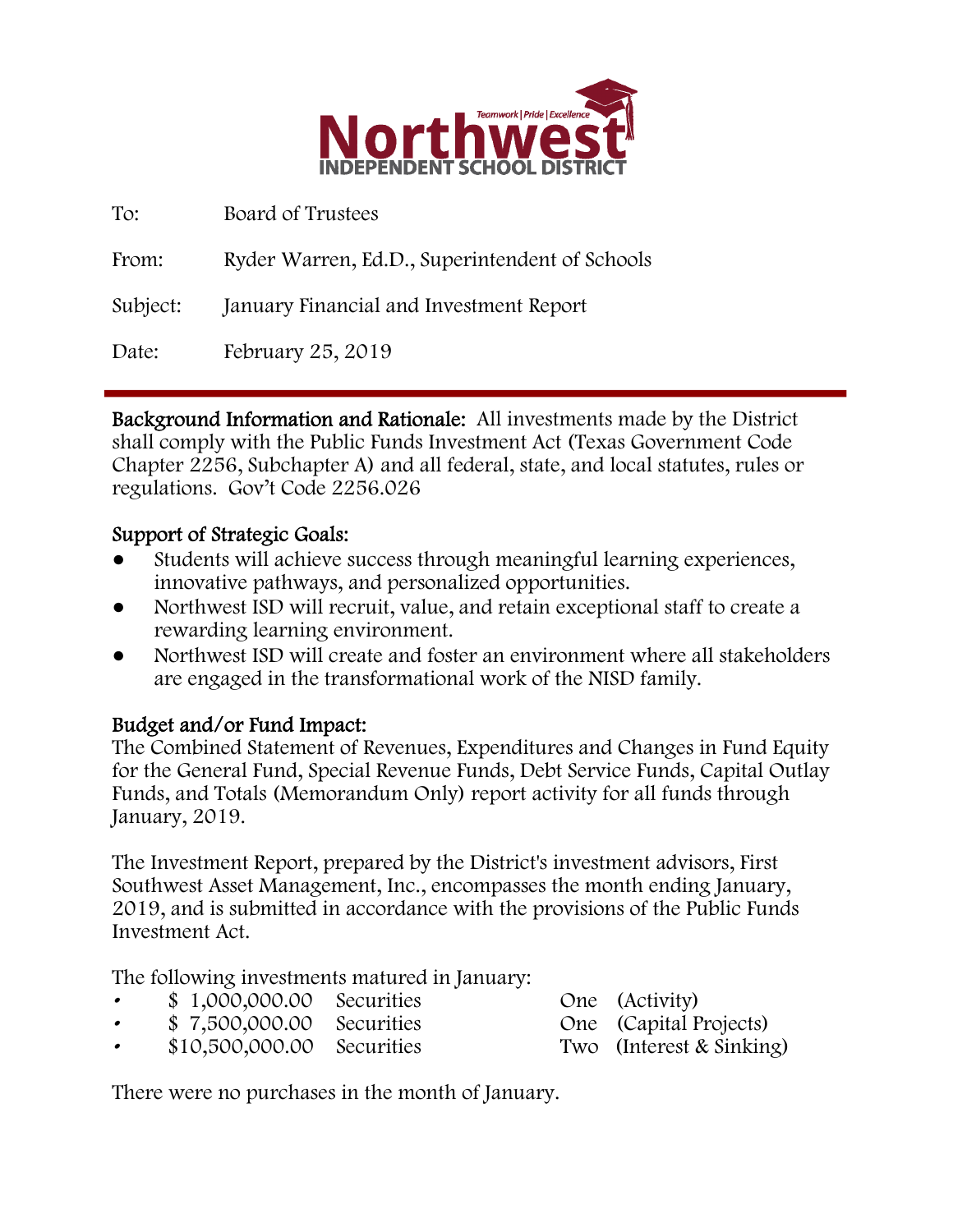Investments for the District's General Fund, Debt Service Funds, Capital Projects Funds, and Internal Service Funds total \$289,229,587.29 as of January 31, 2019.

|                            | Yield    |                  |
|----------------------------|----------|------------------|
|                            | to       |                  |
| Fund                       | Maturity | Market Value     |
| General Fund               | 2.388%   | \$151,002,836.47 |
| Special Revenue Funds      | 2.389%   | 168,074.61       |
| Debt Service Funds         | 2.340%   | 75,476,016.96    |
| Capital Projects AFB Funds | 2.389%   | 46,429.01        |
| Capital Projects Funds     | 2.359%   | 62,536,230.24    |
| Total                      | 2.369%   | \$289,229,587.29 |

Board Policy states that, "The investment portfolio shall be diversified in terms of investment instruments, maturity scheduling, and financial institutions to reduce risk of loss resulting from over concentration of assets in a specific class of investments, specific maturity, or specific issuer."

#### Investment Instruments and Financial Institutions



| <u>Portfolio Composition by Security Type</u> |       | Portfolio Composition by Issuer |       |
|-----------------------------------------------|-------|---------------------------------|-------|
| Treasury                                      | 10%   | Treasury                        | 10%   |
| Local Government Investment Pool              | 72%   | TexPool                         | 72%   |
| Bank Deposit                                  | 13%   | Compass                         | 13%   |
| <b>Agency Bullet</b>                          | 3%    | <b>FHLB</b>                     | 3%    |
| Agency Disco                                  | $O\%$ | <b>FNMA</b>                     | $O\%$ |
| Certificates of Deposit                       | 2%    | Greenbank                       | 2%    |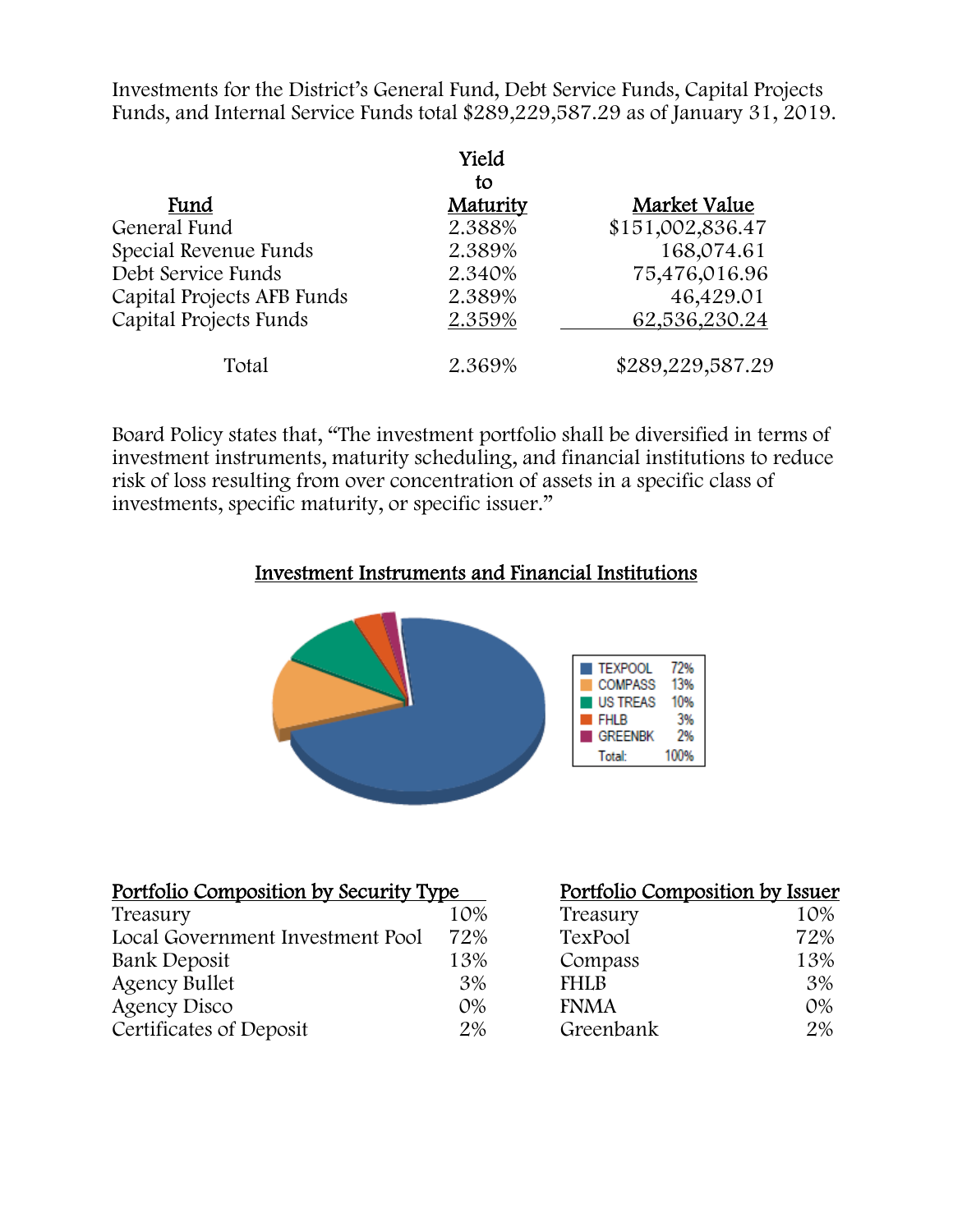

### **Maturity Schedule**

| Overnight       | 85%  | \$244,804,307.29 |
|-----------------|------|------------------|
| $0 - 3$ Months  | 13%  | \$36,959,255.00  |
| $3-6$ Months    | 3%   | 7,466,025.00     |
| $6 - 12$ Months | $\%$ |                  |

# Benchmark Comparison



Note 1: CMT stands for Constant Maturity Treasury. This data is published in Federal Reserve Statistical Release H.15 and represents an average of all actively traded Treasury securities having that time remaining until ma Note 2: Benchmark data for TexPool is the monthly average yield.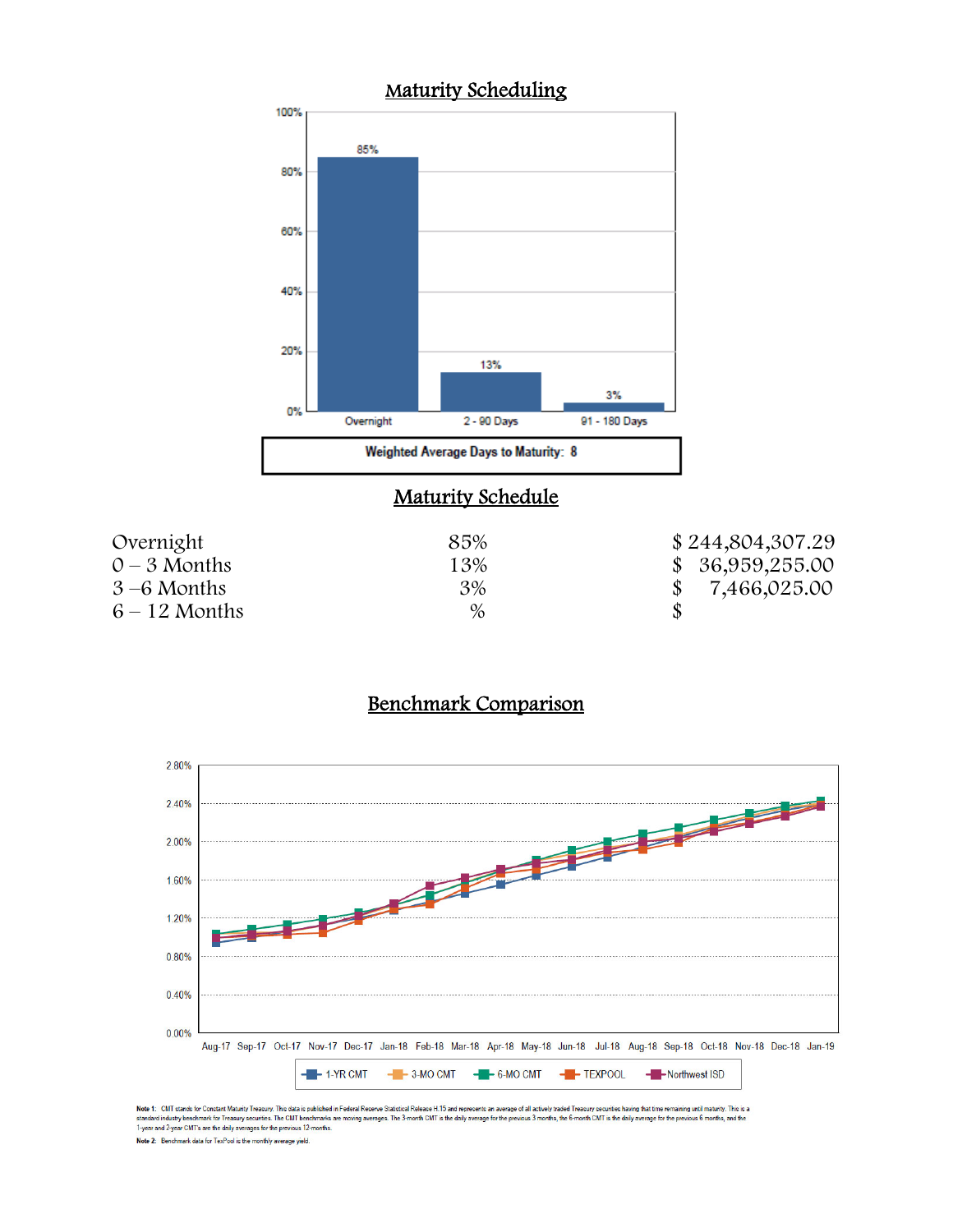

# A TexPool Monthly Newsletter: February 2019

## Economic and Market Commentary: Powell's puzzle February 1, 2019

Federal Reserve Chair Jerome Powell may come to regret holding a press conference after each policy-setting meeting. He has already shown a tendency to muddy the waters. In November 2018, he backed away from hawkish remarks he made in October, but that was not followed by an expected dovish December Federal Open Market Committee (FOMC) statement. So, it probably would have been wise for Powell to let policy statement do the talking in the January FOMC meeting.

In the presser, he said, "My colleagues and I have one overarching goal to sustain the economic expansion. "This was curious, as the Fed actually has a dual mandate to achieve maximum employment and stable inflation. It might seem like nitpicking; but there is a real difference between working with concepts that are at least somewhat quantifiable and having a vague goal.

While the U.S. economy likely has peaked, inflation isn't a problem at present and a weakening global economy looms. It would have been better for Powell to comply with the statement's emphasis on being "patient" and not comment until Fed projections are out in March. Equally helpful would have been waiting for the raft of data delayed due to the government shutdown, including the important fourth-quarter 2018 gross domestic product (GDP) growth figure. Instead he remarked, "The case for raising rates has weakened somewhat." Lastly, in speaking rather than relying on the statement's Fed speak, Powell risked looking like he was responding to market, or even a president's, desire.